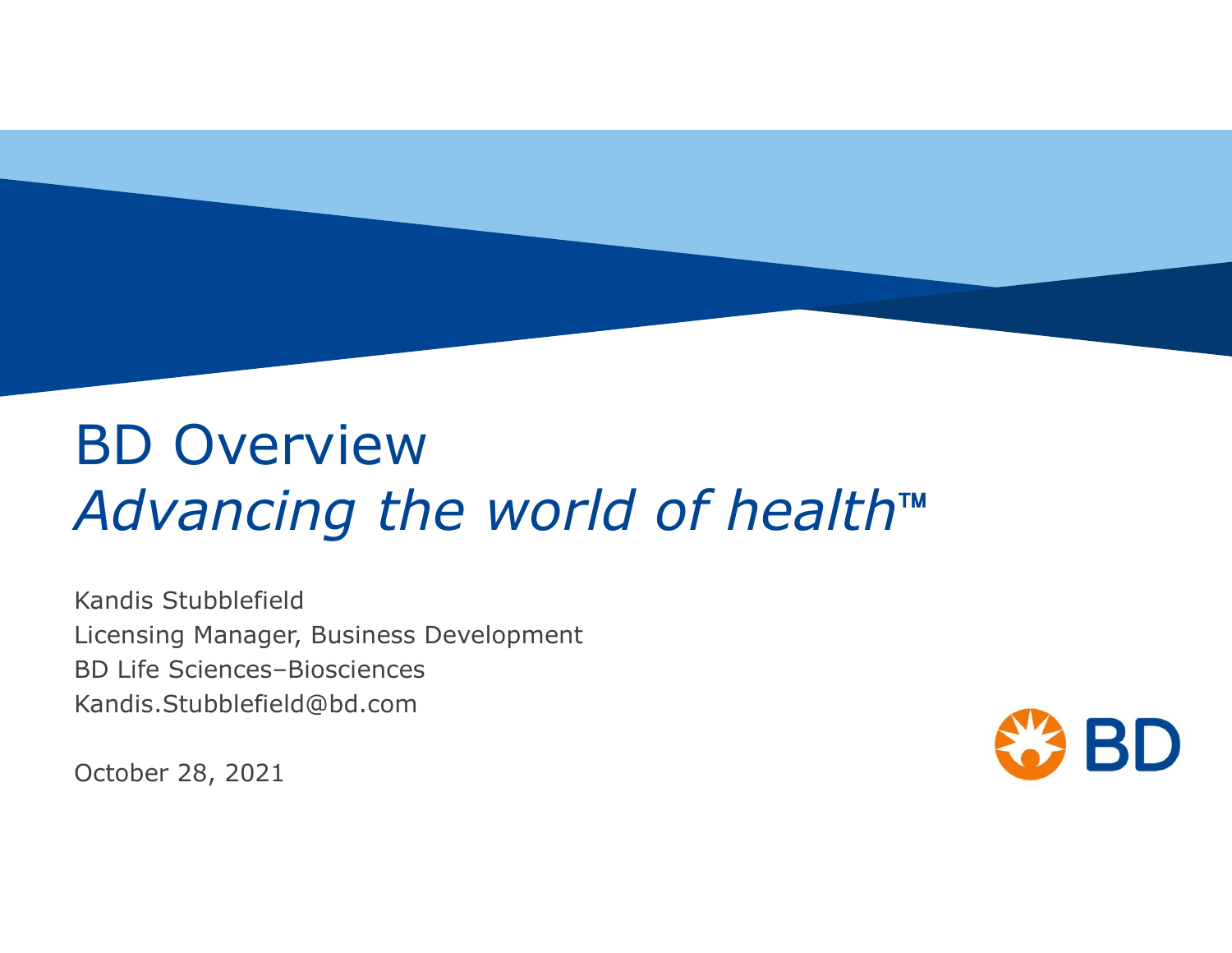BD is a global medical technology company that is advancing the world of health by improving medical discovery, diagnostics and the delivery of care.

- $\div$  One of the top 10 medical **CONFING** Discovery technology companies in the world with  $\sim$ \$17 billion
- Founded in 1897: A legacy of health impact
- Serving 190+ countries
- Associates: 70,000+
- Annual investment in innovation: \$1+ billion

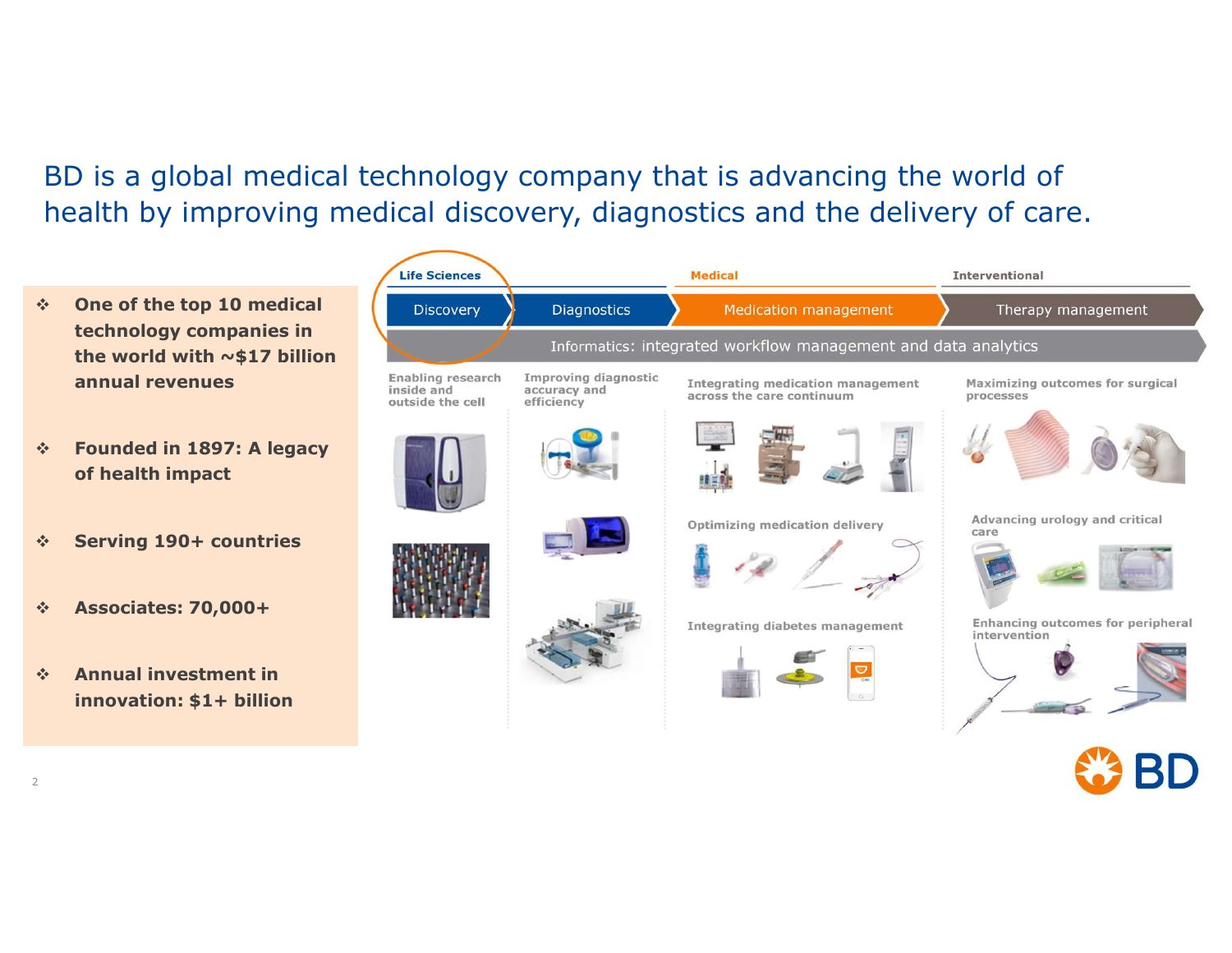## BD Biosciences: Product Portfolio



#### Research Analyzers

Instruments to assess up to 50 features on millions of individual cells

**2** Instruments to select specific cells out of millions for biological research

#### Clinical Analyzers

### Automated Sample

Complete walkaway capabilities to improve lab efficiency and throughput

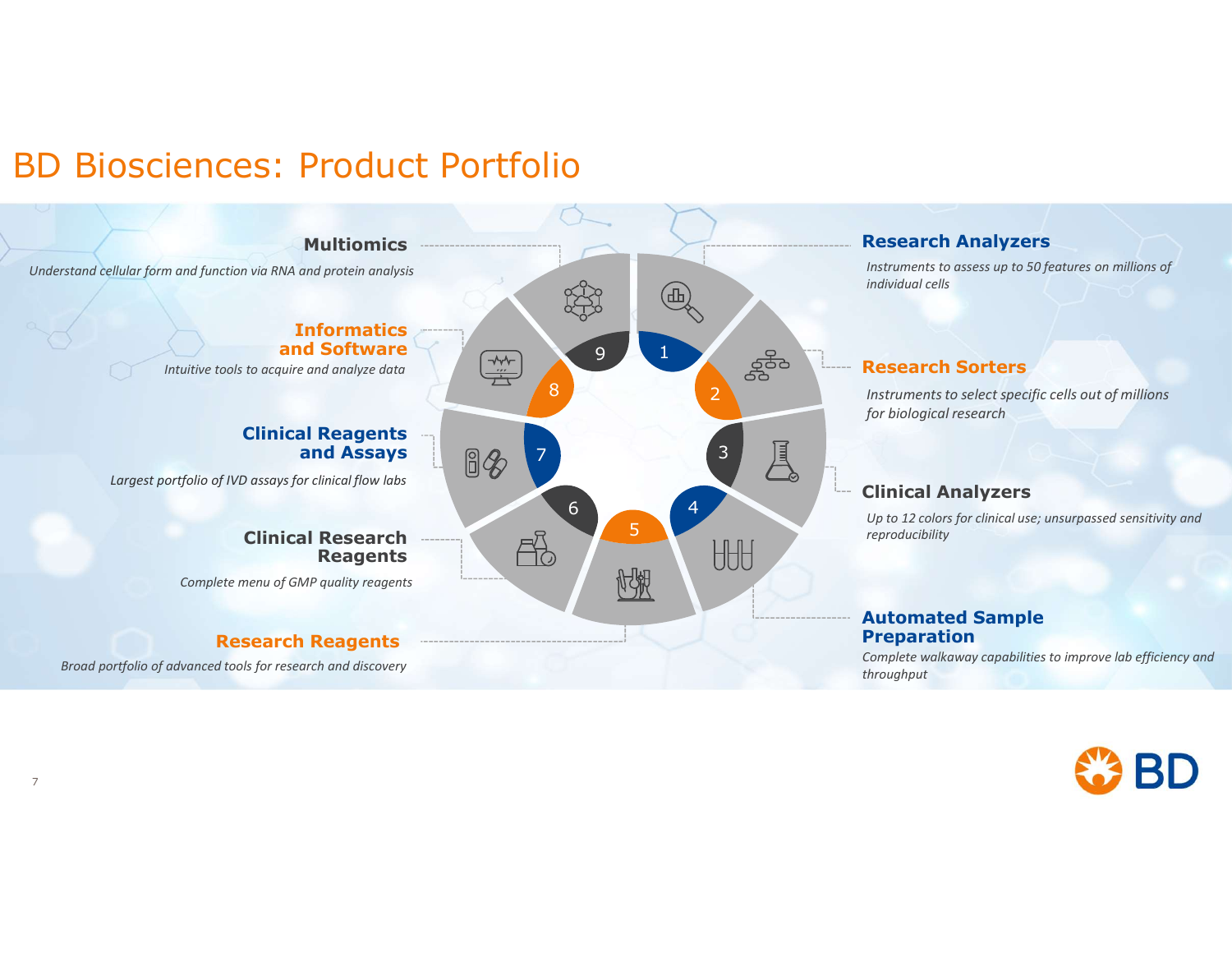